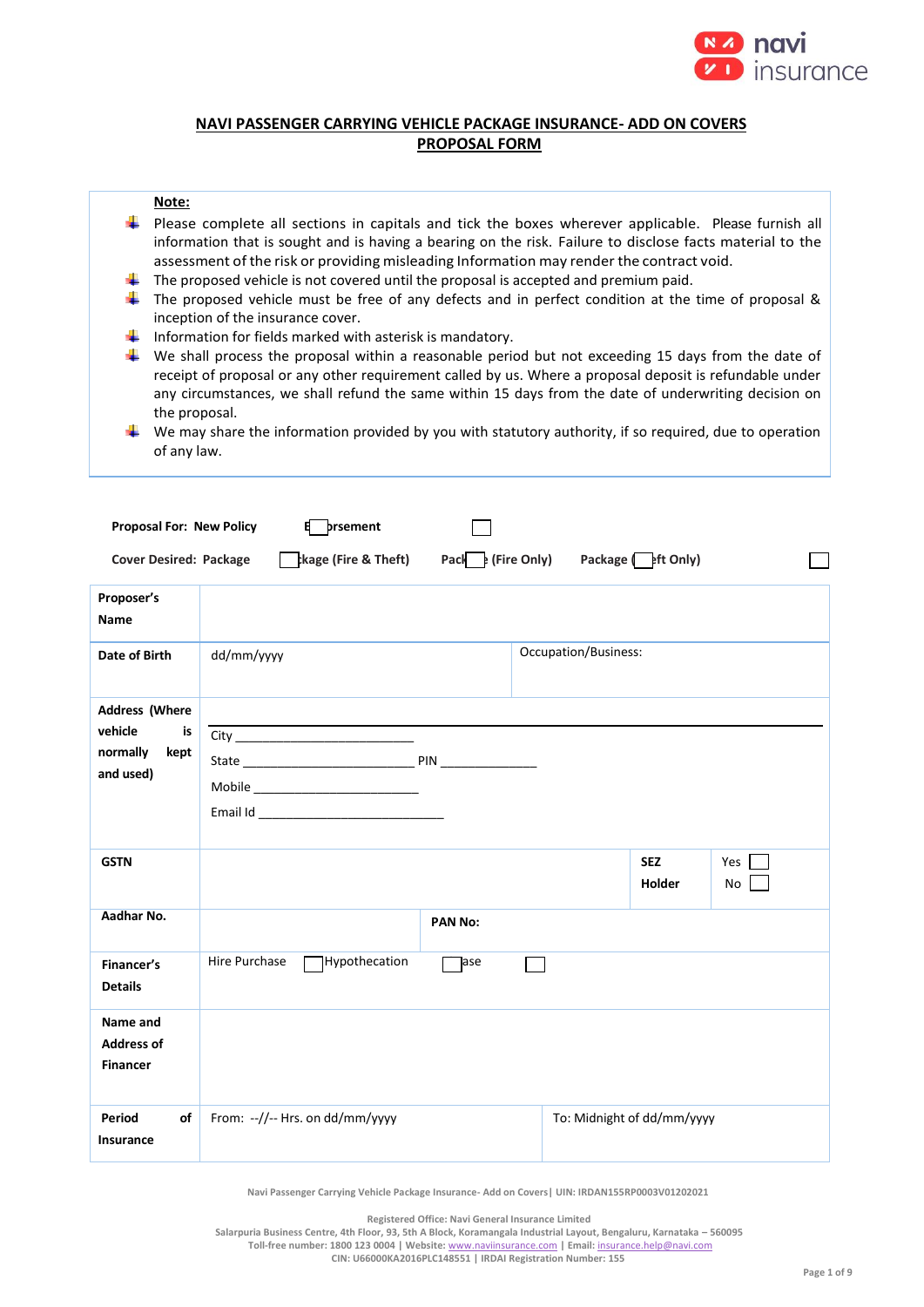

| <b>Details of Vehicle:</b><br>Whether the vehicle is New or Second Hand at the time of Purchase: New<br>Secon land                                                                                                        |                                                                                                                   |                       |            |                       |              |                      |                                                                                            |                           |                                                    |                              |
|---------------------------------------------------------------------------------------------------------------------------------------------------------------------------------------------------------------------------|-------------------------------------------------------------------------------------------------------------------|-----------------------|------------|-----------------------|--------------|----------------------|--------------------------------------------------------------------------------------------|---------------------------|----------------------------------------------------|------------------------------|
| Date of<br>D<br>$M$ $M$ $Y$<br>Y<br>D<br>Purchase:                                                                                                                                                                        |                                                                                                                   |                       |            |                       |              |                      |                                                                                            |                           |                                                    |                              |
| *Vehicle Type: Indigenous                                                                                                                                                                                                 |                                                                                                                   |                       | Imported   |                       |              |                      |                                                                                            |                           |                                                    |                              |
| *Purpose for the which vehicle will be used:<br>hin Own Premises<br>Goods Carrying (Private Carrier)<br>bods Carrying (Public Carrier)<br>Private & Commercial Purpose<br>assenger carrying<br>Any Other - Please specify |                                                                                                                   |                       |            |                       |              |                      |                                                                                            |                           |                                                    |                              |
| <b>REGN.</b><br>No                                                                                                                                                                                                        | <b>Engine</b><br>No                                                                                               | <b>Chassis</b><br>No. | <b>YOM</b> | Make                  | <b>Model</b> | CC/HP/<br><b>GVW</b> | Licensed<br>Seating/<br>carrying<br>Capacity<br>Including<br>driver<br>&<br><b>Cleaner</b> | <b>Type</b><br>of<br>Body | Date<br>of<br>Registratio<br>n/Date<br>of Purchase | Place of<br>registrat<br>ion |
|                                                                                                                                                                                                                           | Luggage/ Caravan/ Trailer Registration No.                                                                        |                       |            |                       |              |                      |                                                                                            |                           |                                                    |                              |
|                                                                                                                                                                                                                           | <b>Fuel Type:</b><br>Diesel<br><b>LPG</b><br>Petrol<br>(Tick Wherever applicable)<br><b>CNG</b><br><b>Battery</b> |                       |            |                       |              |                      |                                                                                            |                           |                                                    |                              |
| <b>Geographical Location:</b>                                                                                                                                                                                             |                                                                                                                   |                       |            |                       |              |                      |                                                                                            |                           |                                                    |                              |
| Type of Road where Vehicle would normally ply:<br>National/State Highways<br>City-Town Roads<br><b>Hilly Road</b>                                                                                                         |                                                                                                                   |                       |            |                       |              |                      |                                                                                            |                           |                                                    |                              |
| Any Other - Please specify<br>District Road                                                                                                                                                                               |                                                                                                                   |                       |            |                       |              |                      |                                                                                            |                           |                                                    |                              |
| Nature of Goods carried Normally: Hazardous<br>Non-Hazardous<br>If Hazardous, name of hazardous material:                                                                                                                 |                                                                                                                   |                       |            |                       |              |                      |                                                                                            |                           |                                                    |                              |
| *Type of Permit<br>National<br>State<br>Others_____<br>(Goods Carrying Vehicle):<br><b>Hilly Areas</b><br>Local<br>Zonal                                                                                                  |                                                                                                                   |                       |            |                       |              |                      |                                                                                            |                           |                                                    |                              |
| If National permit, specify States where vehicle would be plying_                                                                                                                                                         |                                                                                                                   |                       |            |                       |              |                      |                                                                                            |                           |                                                    |                              |
| Permit Number________________ valid upto<br>D<br>M M Y<br>Y<br>D.                                                                                                                                                         |                                                                                                                   |                       |            |                       |              |                      |                                                                                            |                           |                                                    |                              |
| *Type of Permit (Passenger Carrying<br>Vehicle):                                                                                                                                                                          |                                                                                                                   |                       |            | <b>Stage Carriage</b> |              |                      | Contract Carriage                                                                          |                           | ers                                                |                              |
| <b>YES</b><br><b>NO</b><br>Do you have PUC Certificate?<br>If Yes, please provide PUC No.<br>$M$ $M$ $Y$<br>Y<br>D<br>D<br>valid upto                                                                                     |                                                                                                                   |                       |            |                       |              |                      |                                                                                            |                           |                                                    |                              |

**Registered Office: Navi General Insurance Limited**

**Salarpuria Business Centre, 4th Floor, 93, 5th A Block, Koramangala Industrial Layout, Bengaluru, Karnataka – 560095**

**Toll-free number: 1800 123 0004 | Website:** [www.naviinsurance.com](http://www.naviinsurance.com/) **| Email:** [insurance.help@navi.com](mailto:insurance.help@navi.com)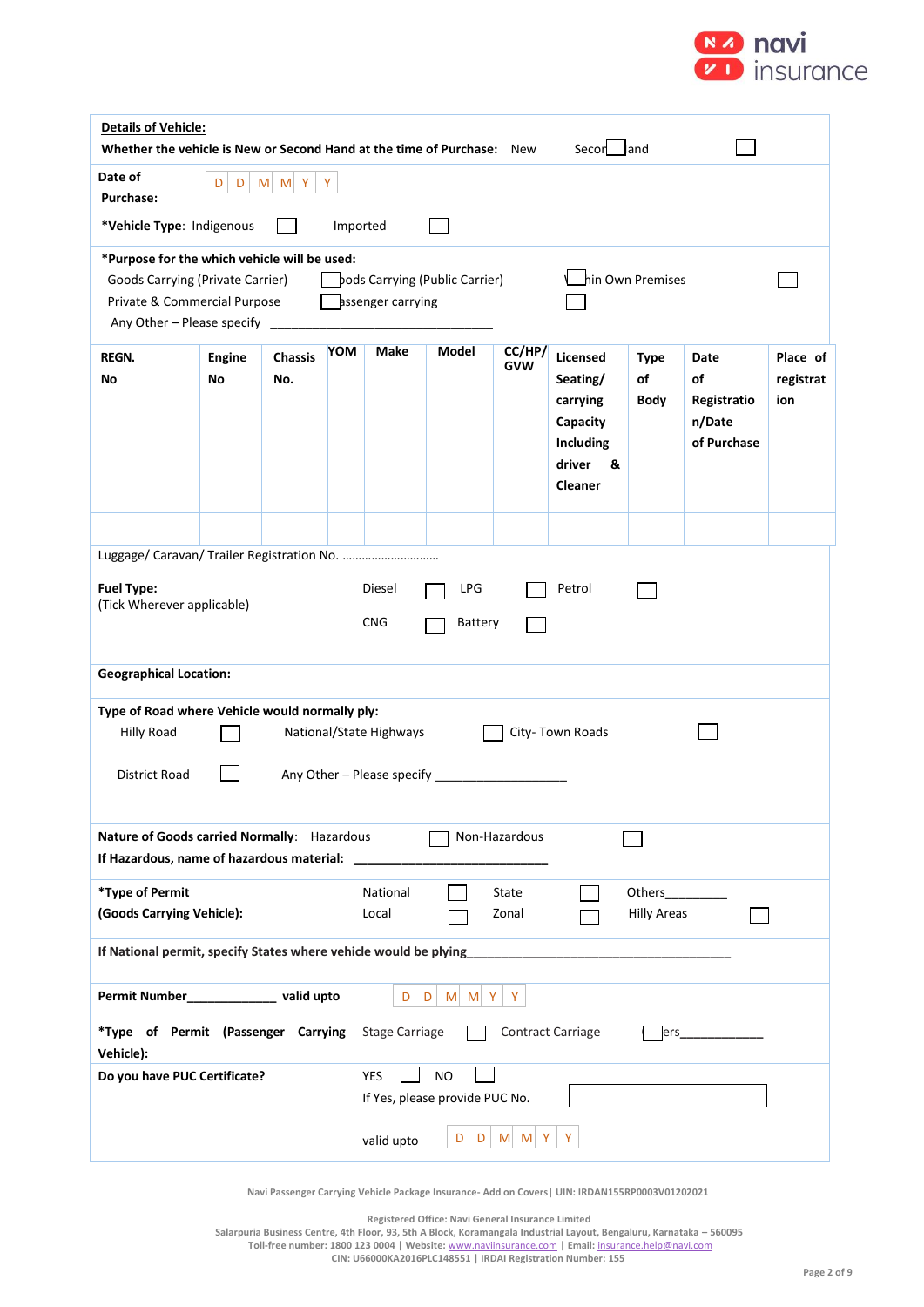

| Do you have Fitness Certificate?<br><b>YES</b><br><b>NO</b><br>If Yes, please provide Fitness certificate No.<br>$M$ $M$ $Y$<br>Y<br>$\vert D \vert$<br>D<br>valid upto |                                                                                                                                                                                                                                          |             |       |      |              |   |            |
|-------------------------------------------------------------------------------------------------------------------------------------------------------------------------|------------------------------------------------------------------------------------------------------------------------------------------------------------------------------------------------------------------------------------------|-------------|-------|------|--------------|---|------------|
|                                                                                                                                                                         | Vehicle will be used within own premises                                                                                                                                                                                                 | <b>YES</b>  |       |      |              |   |            |
|                                                                                                                                                                         | (Only if not licensed for general road use by RTO)<br>*Is the vehicle owned/hired/leased/permitted or likely to be owned /hired/leased/permitted by state transport authorities<br>for the purpose of public transport? YES<br><b>NO</b> |             |       |      |              |   |            |
| <b>Insured Declared Value*</b>                                                                                                                                          |                                                                                                                                                                                                                                          |             |       |      |              |   | Amount (₹) |
| <b>Insured Declared Value of Vehicle</b><br>1.                                                                                                                          |                                                                                                                                                                                                                                          |             |       |      |              |   | ₹          |
| 2.                                                                                                                                                                      | Non-Electrical Accessories (other Than manufacturer fitted)                                                                                                                                                                              |             |       |      |              |   |            |
| Sr. No.                                                                                                                                                                 | <b>Items Description</b><br>IDV in $(₹)$                                                                                                                                                                                                 |             |       |      |              |   |            |
| 1                                                                                                                                                                       |                                                                                                                                                                                                                                          |             |       |      |              |   |            |
| 2                                                                                                                                                                       |                                                                                                                                                                                                                                          |             |       |      |              | ₹ |            |
| 3                                                                                                                                                                       |                                                                                                                                                                                                                                          |             |       |      |              |   |            |
| Total                                                                                                                                                                   |                                                                                                                                                                                                                                          |             |       |      |              |   |            |
|                                                                                                                                                                         |                                                                                                                                                                                                                                          |             |       |      |              |   |            |
| 3.                                                                                                                                                                      | Electrical/Electronic Accessories (Other than manufacturer fitted)                                                                                                                                                                       |             |       |      |              |   |            |
| Sr. No.<br>1.                                                                                                                                                           | <b>Items Description</b>                                                                                                                                                                                                                 | <b>Make</b> | Model | Year | IDV in $(₹)$ |   |            |
| 2.                                                                                                                                                                      |                                                                                                                                                                                                                                          |             |       |      |              |   |            |
| 3.                                                                                                                                                                      |                                                                                                                                                                                                                                          |             |       |      |              |   | ₹          |
| Total                                                                                                                                                                   |                                                                                                                                                                                                                                          |             |       |      |              |   |            |
|                                                                                                                                                                         |                                                                                                                                                                                                                                          |             |       |      |              |   |            |
| External CNG/LPG kit (Not Provided by manufacturer)<br>4.                                                                                                               |                                                                                                                                                                                                                                          |             |       |      |              |   | ₹          |
| Side Car(Two Wheelers)/ Trailers (Private Cars)<br>5.                                                                                                                   |                                                                                                                                                                                                                                          |             |       |      |              |   | ₹          |
| <b>Total IDV</b><br>6.                                                                                                                                                  |                                                                                                                                                                                                                                          |             |       |      |              | ₹ |            |

**Registered Office: Navi General Insurance Limited**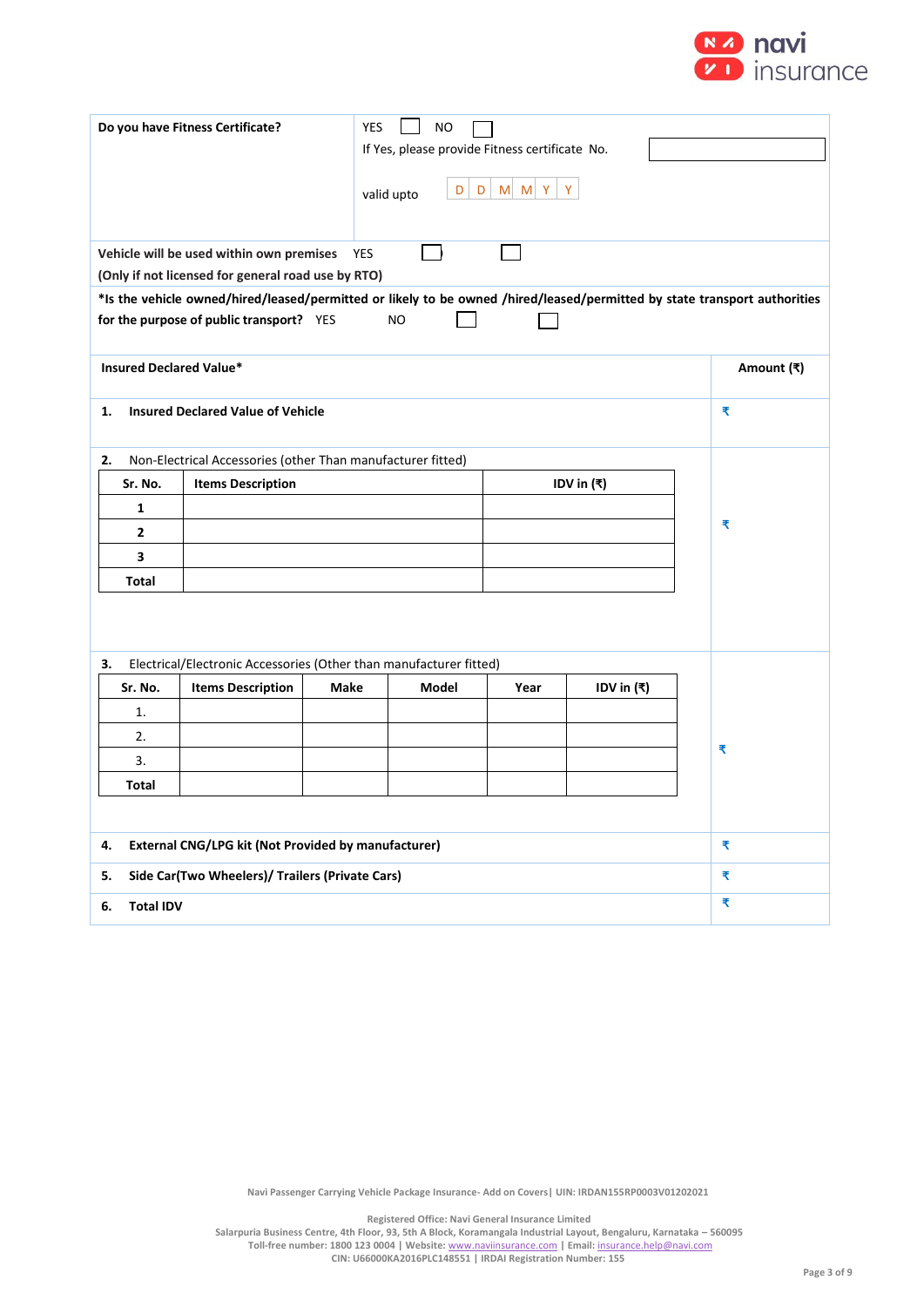

#### **Note:**

The Insured's Declared Value (IDV) of the vehicle will be deemed to be the 'SUM INSURED' for the purpose of this tariff and it will be fixed at the commencement of each policy period for each insured vehicle.

The IDV of the vehicle is to be fixed on the basis of manufacturers listed selling price of the brand and model as the vehicle proposed for insurance at the commencement of insurance /renewal and adjusted for depreciation (as per schedule specified below). The IDV of the side car(s) and / or accessories, if any, fitted to the vehicle but not included in the manufacturer's listed selling price of the vehicle is / are also likewise to be fixed.

The schedule of age-wise depreciation as shown below is applicable for the purpose of Total Loss/ Constructive Total Loss (TL/ CTL) claims only. A vehicle will be considered to be a CTL where the aggregate cost of retrieval and / or repair of the vehicle subject to terms and conditions of the policy exceeds 75% of the IDV.

| <b>AGEOFVEHICLE</b>                         | % OF DEPRECIATION FOR FIXING IDV |
|---------------------------------------------|----------------------------------|
|                                             |                                  |
| Not exceeding 6 months                      | 5%                               |
| Exceeding 6 months but not exceeding 1 year | 15%                              |
| Exceeding 1 year but not exceeding 2 years  | 20%                              |
| Exceeding 2 year but not exceeding 3 years  | 30%                              |
| Exceeding 3 year but not exceeding 4 years  | 40%                              |
| Exceeding 4 year but not exceeding 5 years  | 50%                              |

Note. **IDV of obsolete models of vehicles (i.e. Models which the manufacturers have discontinued to manufacture) and vehicles beyond 5 years of age will be determined on the basis of an understanding between the insurer and the insured.**

#### **PREVIOUS INSURER DETAILS\***

| &<br>Name<br>Address of the<br>Policy Issuing<br>Office         | Policy Number                                                     | οf<br>Date<br>Expiry | of<br>Type<br>Cover.<br>Liability<br>Only/Package<br>/Others<br>(Specify) | Claims Lodged during the Preceding 5 Years |                                                                                                                 |         |  |
|-----------------------------------------------------------------|-------------------------------------------------------------------|----------------------|---------------------------------------------------------------------------|--------------------------------------------|-----------------------------------------------------------------------------------------------------------------|---------|--|
|                                                                 |                                                                   |                      |                                                                           | Year                                       | Number                                                                                                          | Amount  |  |
|                                                                 |                                                                   |                      |                                                                           |                                            |                                                                                                                 |         |  |
|                                                                 |                                                                   |                      |                                                                           |                                            |                                                                                                                 |         |  |
|                                                                 |                                                                   |                      |                                                                           |                                            |                                                                                                                 |         |  |
|                                                                 |                                                                   |                      |                                                                           |                                            |                                                                                                                 |         |  |
|                                                                 |                                                                   |                      |                                                                           |                                            |                                                                                                                 |         |  |
|                                                                 | Are you entitled to a NO CLAIM BONUS from your previous insurer - |                      |                                                                           | Yes                                        | No l                                                                                                            |         |  |
| % please attach renewal notice from previous insurer.<br>If YES |                                                                   |                      |                                                                           |                                            |                                                                                                                 |         |  |
| reason and details thereof:                                     |                                                                   |                      |                                                                           |                                            | Has any Insurance Company Ever Declined/Cancelled /Refused Renewal/Imposed special condition or excess - Yes/No | If Yes. |  |
|                                                                 |                                                                   |                      |                                                                           |                                            |                                                                                                                 |         |  |

**Navi Passenger Carrying Vehicle Package Insurance- Add on Covers| UIN: IRDAN155RP0003V01202021**

**Registered Office: Navi General Insurance Limited**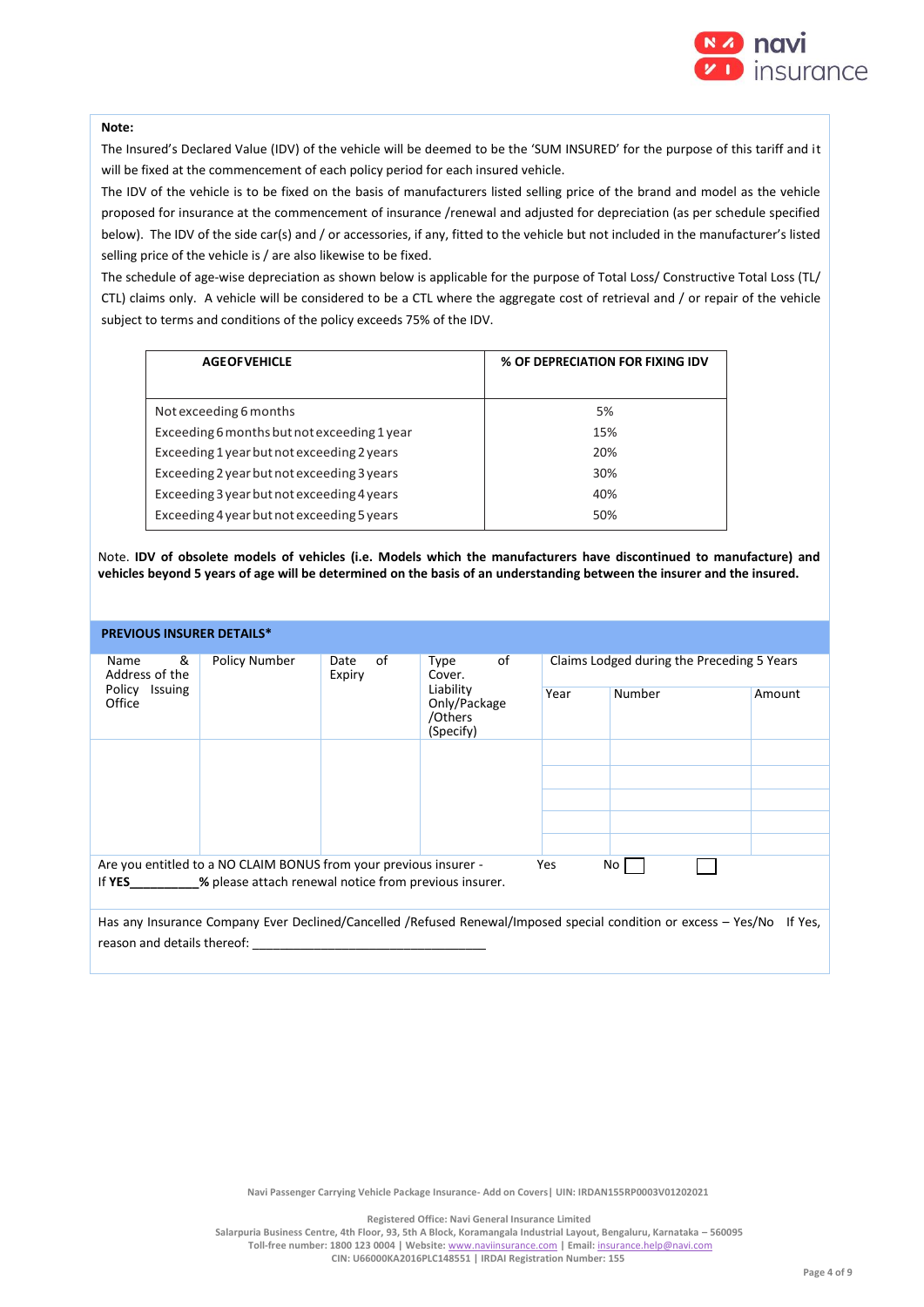

| Personal Accident Cover for Owner Driver is<br>compulsory. Please give details of nomination:<br>Note:<br>Personal Accident cover for Owner Driver is<br>1.<br>compulsory for Sum Insured of Rs.15,00,000/<br>2.<br>Compulsory PA cover to owner driver cannot<br>be granted where a vehicle is owned by a<br>company, a partnership firm or a similar<br>body corporate or where the owner-driver<br>does not hold an effective driving license.<br>Do you already have a 24 hour Personal<br>з.<br>Accident cover against Death and Permanent<br>Disability (Total and Partial) for Capital Sum<br>Insured of at least Rs.15 lacs? | (a)<br>Name of the Nominee & Age:<br>(b)<br>Relationship<br>Name of the Appointee<br>(c)<br>(If Nominee is a Minor)<br>(d)<br>Relationship to the Nominee :<br>Yes/No, if yes, Sum Insured: _______ |
|--------------------------------------------------------------------------------------------------------------------------------------------------------------------------------------------------------------------------------------------------------------------------------------------------------------------------------------------------------------------------------------------------------------------------------------------------------------------------------------------------------------------------------------------------------------------------------------------------------------------------------------|-----------------------------------------------------------------------------------------------------------------------------------------------------------------------------------------------------|
| <b>EXTENSIONS</b><br>(Tick on relevant option and provide details wherever applicable)                                                                                                                                                                                                                                                                                                                                                                                                                                                                                                                                               |                                                                                                                                                                                                     |
| Whether extension of geographical area to the<br>following countries?<br>(Bangladesh, Bhutan, Maldives, Nepal, Pakistan and<br>Sri Lanka.)<br>Do you wish to cover Overturning Risk for<br>SpecifiedMiscellaneous vehicle?                                                                                                                                                                                                                                                                                                                                                                                                           | Yes/No<br>If 'Yes' state, the name of the countries.<br>1)<br><u> 1989 - Johann Barbara, martin a</u><br>2)<br><u> 1989 - Johann Barbara, martin a</u><br>3)<br>Yes/No                              |
| Do you wish to cover loss of or damage to lamps tyres<br>tubes mudguards bonnet side parts bumpers and<br>paint work (IMT 21)?                                                                                                                                                                                                                                                                                                                                                                                                                                                                                                       | Yes/No                                                                                                                                                                                              |
| Vehicle<br>belongs<br>Whether<br>the<br>Foreign<br>to<br>Embassy/Consulate                                                                                                                                                                                                                                                                                                                                                                                                                                                                                                                                                           | Yes/No                                                                                                                                                                                              |
| <b>Liability to Third Parties</b><br>Do you wish to restrict the above limits to the<br>statutory TPPD Liability limit of Rs.6000/- only?<br>(The policy provides Third Party Property Damage                                                                                                                                                                                                                                                                                                                                                                                                                                        | Yes/No                                                                                                                                                                                              |
| (TPPD of Rs.7.5 Lakhs).<br>Do you wish to include Personal Accident (P.A.) Cover                                                                                                                                                                                                                                                                                                                                                                                                                                                                                                                                                     | Yes/No                                                                                                                                                                                              |
| for paid drivers, cleaners and conductors?<br>If yes, give the number of persons and Capital Sum<br>Insured (CSI) opted. The maximum CSI available per<br>person is Rs.2 lakhs.<br>(In multiples of Rs. 10,000 for Seating capacity as per<br>RC including driver)                                                                                                                                                                                                                                                                                                                                                                   | <b>Number of Persons</b><br>CSI opted (Rs.)                                                                                                                                                         |
|                                                                                                                                                                                                                                                                                                                                                                                                                                                                                                                                                                                                                                      |                                                                                                                                                                                                     |

**Registered Office: Navi General Insurance Limited**

**Salarpuria Business Centre, 4th Floor, 93, 5th A Block, Koramangala Industrial Layout, Bengaluru, Karnataka – 560095 Toll-free number: 1800 123 0004 | Website:** [www.naviinsurance.com](http://www.naviinsurance.com/) **| Email:** [insurance.help@navi.com](mailto:insurance.help@navi.com)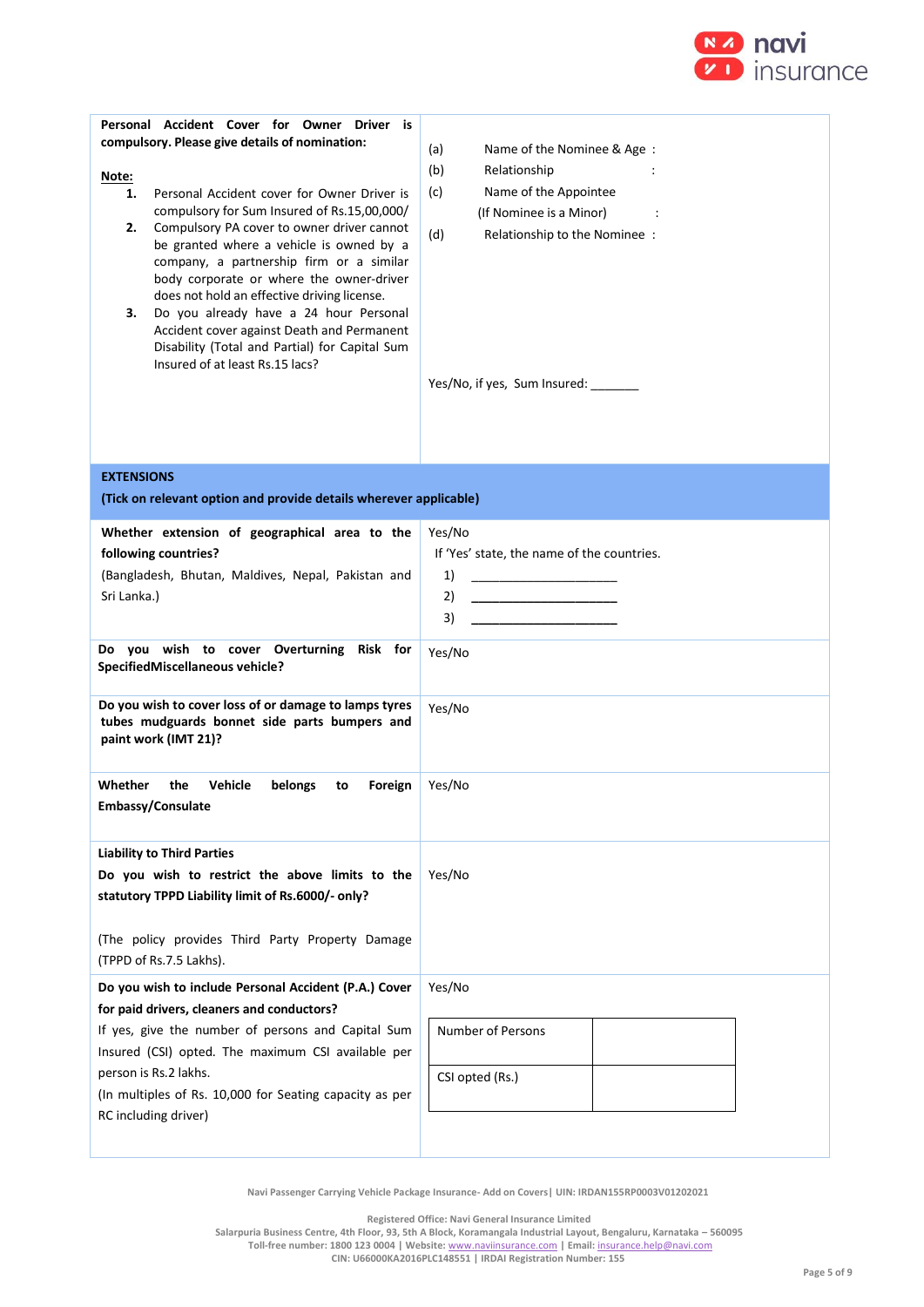

| Do You wish to include P.A Cover for unnamed                                   | Yes/No                                                  |            |                                                                     |              |  |
|--------------------------------------------------------------------------------|---------------------------------------------------------|------------|---------------------------------------------------------------------|--------------|--|
| persons hirer/pillion passengers (Two Wheelers)?                               |                                                         |            |                                                                     |              |  |
| If yes, give the number of persons and Capital Sum                             | <b>Number of Persons</b>                                |            |                                                                     |              |  |
| Insured (CSI) opted. The maximum CSI available per<br>person is Rs.2 lakhs.    |                                                         |            |                                                                     |              |  |
| (In multiples of Rs. 10,000 for Seating capacity as per                        | CSI opted (Rs.)                                         |            |                                                                     |              |  |
| RC including driver)                                                           |                                                         |            |                                                                     |              |  |
|                                                                                |                                                         |            |                                                                     |              |  |
| Do you wish to include legal liability Cover to                                | Yes/No                                                  |            |                                                                     |              |  |
|                                                                                |                                                         |            |                                                                     |              |  |
| A) Driver/Conductor/Cleaner<br>B) Other employees                              | No. Of persons ___________<br>No. Of persons __________ |            |                                                                     |              |  |
| C) Non-fare paying passenger                                                   | No. Of persons __________                               |            |                                                                     |              |  |
|                                                                                |                                                         |            |                                                                     |              |  |
| <b>OTHER INFORMATION</b>                                                       |                                                         |            |                                                                     |              |  |
| (Tick on relevant option and provide details wherever applicable)              |                                                         |            |                                                                     |              |  |
| Whether the vehicle is used for driving tuitions?                              | Yes/No                                                  |            |                                                                     |              |  |
|                                                                                |                                                         |            |                                                                     |              |  |
| Whether vehicle is designed for use of Blind/                                  | Yes/No                                                  |            |                                                                     |              |  |
| handicapped/mentally challenged persons and                                    |                                                         |            |                                                                     |              |  |
| duly endorsed as such by RTA?                                                  |                                                         |            |                                                                     |              |  |
| Whether vehicle is fitted with fibre glass tank?                               | Yes/No                                                  |            |                                                                     |              |  |
|                                                                                | Yes/No                                                  |            |                                                                     |              |  |
| Are you an existing customer of Navi General<br>Insurance?                     | Please provide Policy No: _________________________or   |            |                                                                     |              |  |
|                                                                                | Customer ID                                             |            |                                                                     |              |  |
| Is your vehicle fitted with any vehicle tracking                               |                                                         |            |                                                                     |              |  |
| Device?                                                                        | Yes/No                                                  |            |                                                                     |              |  |
|                                                                                | If yes please specify                                   |            |                                                                     |              |  |
| Is the vehicle fitted with the any Anti-Theft                                  | Yes/No                                                  |            |                                                                     |              |  |
| Device approved by the ARAI, Pune?                                             | Automobile Association of India                         |            | If yes, attach Certificate of Installation in the vehicle issued by |              |  |
|                                                                                |                                                         |            |                                                                     |              |  |
| <b>Details of Driver</b>                                                       |                                                         |            | <b>Driving</b><br>Experience                                        | Age          |  |
| <b>Owner Driver</b>                                                            |                                                         |            |                                                                     |              |  |
| <b>Others</b>                                                                  |                                                         |            |                                                                     |              |  |
| If Others, please specify relation to insured:                                 | (Please fill in the details)                            |            |                                                                     |              |  |
|                                                                                |                                                         |            |                                                                     |              |  |
| Any Physical infirmity/defective vision or Hearing?<br>If yes provide details: |                                                         |            |                                                                     |              |  |
|                                                                                |                                                         |            |                                                                     |              |  |
| Provide details of any Accident or Impending<br>Prosecution.                   | <b>Drivers Name</b>                                     | Date<br>of | Circumstances of                                                    | Loss/Cost in |  |
|                                                                                |                                                         | Accident   | Accident                                                            | (₹)          |  |
|                                                                                |                                                         |            |                                                                     |              |  |
| Any Other Relevant Information?                                                |                                                         |            |                                                                     |              |  |

**Registered Office: Navi General Insurance Limited**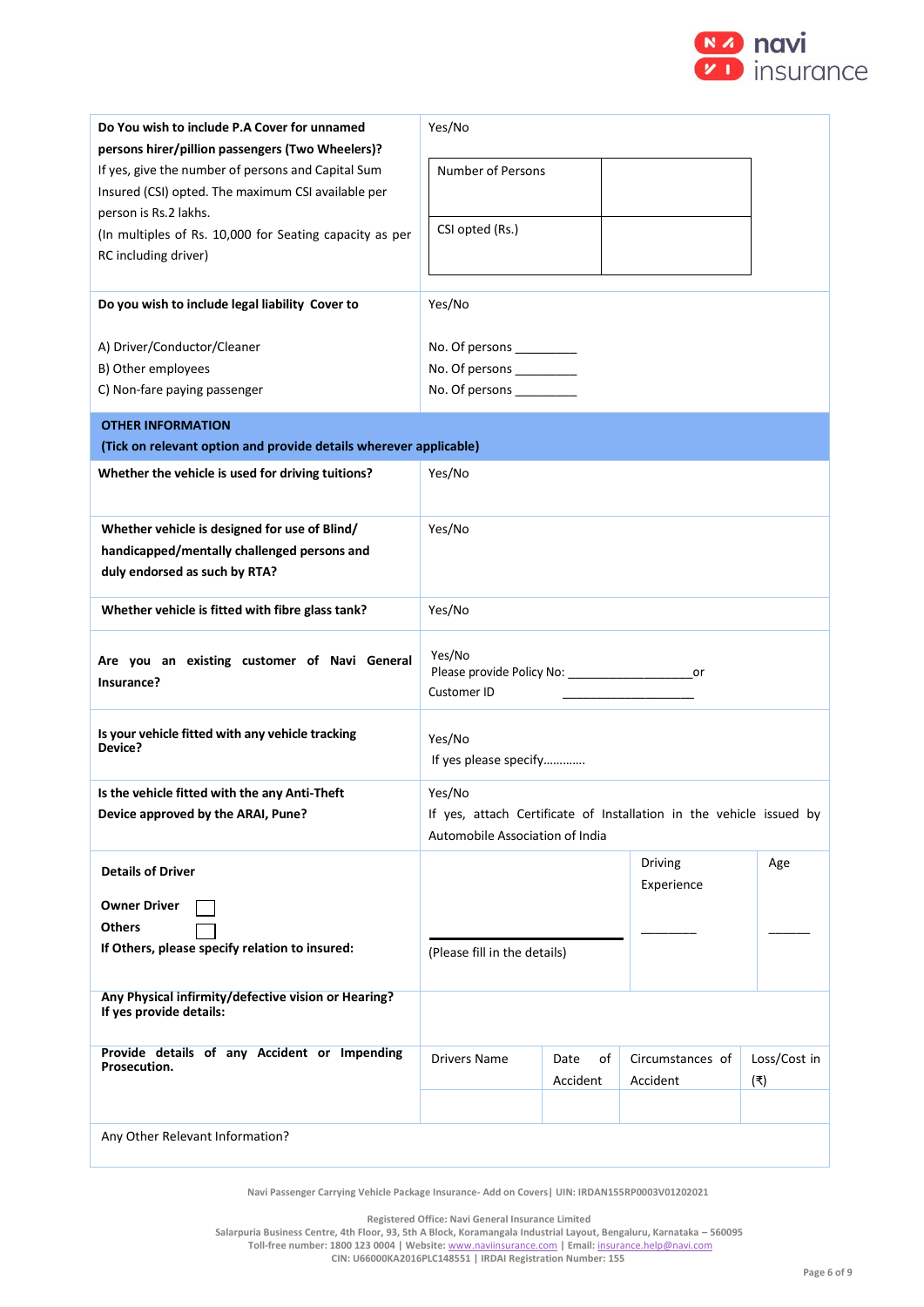

| <b>ADD ON COVERS</b>                                                                                                                                                                                                                                        |                                                                                                                                                                                                                                                                                                                                                                        |                                                                |                      |                                              |    |             |
|-------------------------------------------------------------------------------------------------------------------------------------------------------------------------------------------------------------------------------------------------------------|------------------------------------------------------------------------------------------------------------------------------------------------------------------------------------------------------------------------------------------------------------------------------------------------------------------------------------------------------------------------|----------------------------------------------------------------|----------------------|----------------------------------------------|----|-------------|
| (Can be opted on payment of additional premium)                                                                                                                                                                                                             |                                                                                                                                                                                                                                                                                                                                                                        |                                                                |                      |                                              |    |             |
| 1. Zero Dep Cover<br>□                                                                                                                                                                                                                                      |                                                                                                                                                                                                                                                                                                                                                                        |                                                                |                      |                                              |    |             |
|                                                                                                                                                                                                                                                             | No of Claims Without Deductible $\square$ Or With Deductible $\square$                                                                                                                                                                                                                                                                                                 | Deductible Amount                                              |                      |                                              |    |             |
| 2. Consumable Expense $\Box$                                                                                                                                                                                                                                |                                                                                                                                                                                                                                                                                                                                                                        |                                                                |                      | 3. Return to Invoice                         | □  |             |
| $\Box$<br>4. EMI Protector                                                                                                                                                                                                                                  |                                                                                                                                                                                                                                                                                                                                                                        |                                                                |                      | 5. Engine Protector                          | □  |             |
| (Covers upto 3 EMI)                                                                                                                                                                                                                                         |                                                                                                                                                                                                                                                                                                                                                                        |                                                                |                      | <b>Without Deductible</b>                    | □  |             |
|                                                                                                                                                                                                                                                             |                                                                                                                                                                                                                                                                                                                                                                        |                                                                | Or                   |                                              |    |             |
|                                                                                                                                                                                                                                                             |                                                                                                                                                                                                                                                                                                                                                                        |                                                                | With Deductible<br>□ |                                              |    |             |
|                                                                                                                                                                                                                                                             |                                                                                                                                                                                                                                                                                                                                                                        |                                                                |                      | Deductible Amount                            |    |             |
| 6. Loss of Income*<br>$\Box$                                                                                                                                                                                                                                |                                                                                                                                                                                                                                                                                                                                                                        |                                                                |                      |                                              |    |             |
|                                                                                                                                                                                                                                                             | Time Excess 7 days for Two & Three wheeler GCV's and 10 days                                                                                                                                                                                                                                                                                                           |                                                                |                      | Do you wish to remove or reduce time excess? |    |             |
| in case of other classes of GCV's                                                                                                                                                                                                                           |                                                                                                                                                                                                                                                                                                                                                                        |                                                                | No $\Box$ Yes $\Box$ |                                              |    |             |
|                                                                                                                                                                                                                                                             |                                                                                                                                                                                                                                                                                                                                                                        |                                                                |                      | If Yes, By how many no. of days              |    |             |
| <b>PREMIUM PAYMENT AND BANK DETAILS</b>                                                                                                                                                                                                                     |                                                                                                                                                                                                                                                                                                                                                                        |                                                                |                      |                                              |    |             |
|                                                                                                                                                                                                                                                             |                                                                                                                                                                                                                                                                                                                                                                        |                                                                |                      |                                              |    |             |
| <b>Payment Option:</b>                                                                                                                                                                                                                                      | Cheque $\square$                                                                                                                                                                                                                                                                                                                                                       | Demand Draft $\Box$                                            |                      | Fund Transfer $\square$                      |    | Pay Order □ |
|                                                                                                                                                                                                                                                             | Debit Card $\square$                                                                                                                                                                                                                                                                                                                                                   | Credit Card $\Box$                                             |                      |                                              |    |             |
| <b>Premium Amount:</b>                                                                                                                                                                                                                                      | ₹                                                                                                                                                                                                                                                                                                                                                                      | Amount in Words:                                               |                      |                                              |    |             |
| <b>Account</b><br><b>Holder Name</b>                                                                                                                                                                                                                        | For Cheque/DD/PO (Payable in favour of Navi General Insurance Company Limited)                                                                                                                                                                                                                                                                                         |                                                                |                      |                                              |    |             |
| <b>Instrument Number</b>                                                                                                                                                                                                                                    |                                                                                                                                                                                                                                                                                                                                                                        | <b>Instrument Date</b>                                         |                      |                                              |    |             |
| <b>Instrument Amount</b>                                                                                                                                                                                                                                    |                                                                                                                                                                                                                                                                                                                                                                        |                                                                | <b>Bank Name</b>     |                                              |    |             |
| Credit/DebitCard No.                                                                                                                                                                                                                                        |                                                                                                                                                                                                                                                                                                                                                                        | <b>Expiry Date</b>                                             |                      |                                              |    |             |
| <b>Fund Transfer/Wallet</b><br>$\ddot{\phantom{a}}$                                                                                                                                                                                                         | <b>Transaction Number:</b>                                                                                                                                                                                                                                                                                                                                             |                                                                |                      |                                              |    |             |
| Name of Bank/Wallet<br>$\ddot{\phantom{a}}$<br><b>PAN Number</b><br>$\ddot{\phantom{a}}$                                                                                                                                                                    |                                                                                                                                                                                                                                                                                                                                                                        | <b>TAN Number</b>                                              |                      |                                              |    |             |
| Note:                                                                                                                                                                                                                                                       |                                                                                                                                                                                                                                                                                                                                                                        |                                                                |                      |                                              |    |             |
| mentioned below for refund purposes.                                                                                                                                                                                                                        | As per the Regulatory requirements, we can affect payment of the refund (if any) and or claims only through Electronic<br>Clearing System (ECS) / National Electronic Funds Transfer (NEFT) / Real Time Gross Settlement (RTGS) / Interbank Mobile<br>Payment Service (IMPS). If the premium payment mode is other than cheque, please provide your account details as |                                                                |                      |                                              |    |             |
| <b>Account No.</b>                                                                                                                                                                                                                                          | IFSC/MICR Code                                                                                                                                                                                                                                                                                                                                                         |                                                                |                      |                                              |    |             |
| UPI ID                                                                                                                                                                                                                                                      |                                                                                                                                                                                                                                                                                                                                                                        | Branch Name:                                                   |                      |                                              |    |             |
| <b>Type of Account</b>                                                                                                                                                                                                                                      | Bank's Account<br>Saving<br>□                                                                                                                                                                                                                                                                                                                                          | Current Account $\square$                                      |                      |                                              |    |             |
|                                                                                                                                                                                                                                                             | Others (Please Specify) $\Box$                                                                                                                                                                                                                                                                                                                                         |                                                                |                      |                                              |    |             |
|                                                                                                                                                                                                                                                             | ELECTRONIC INSURANCE ACCOUNT DETAILS OF PROPOSER                                                                                                                                                                                                                                                                                                                       |                                                                |                      |                                              |    |             |
| (Email Id is mandatory)                                                                                                                                                                                                                                     |                                                                                                                                                                                                                                                                                                                                                                        |                                                                |                      |                                              |    |             |
| Do you have an EIA                                                                                                                                                                                                                                          | $\Box$ Yes<br>$\Box$ No                                                                                                                                                                                                                                                                                                                                                | If No, do you wish to apply for EIA<br>$\Box$ Yes<br>$\Box$ No |                      |                                              |    |             |
| If Yes, please quote the EIA number                                                                                                                                                                                                                         |                                                                                                                                                                                                                                                                                                                                                                        |                                                                | <<                   |                                              | >> |             |
|                                                                                                                                                                                                                                                             | If applied, please mention your preferred Insurance Repository                                                                                                                                                                                                                                                                                                         |                                                                |                      | <<                                           |    | $\gt$       |
| *Email Id (Registered with Insurance Repository)                                                                                                                                                                                                            |                                                                                                                                                                                                                                                                                                                                                                        |                                                                |                      | <<                                           |    | $\,>$       |
| Your Policy will be credited in your EIA account and your address details as mentioned in the EIA shall override the address<br>provided in this proposal for Insurance. We request you to inform the Repository of any changes in the details immediately. |                                                                                                                                                                                                                                                                                                                                                                        |                                                                |                      |                                              |    |             |
| <b>Declaration:</b>                                                                                                                                                                                                                                         |                                                                                                                                                                                                                                                                                                                                                                        |                                                                |                      |                                              |    |             |
|                                                                                                                                                                                                                                                             | "I/We desire to insure with NAVI GENERAL INSURANCE LTD ("Company") in respect of the vehicle described in this proposal                                                                                                                                                                                                                                                |                                                                |                      |                                              |    |             |
|                                                                                                                                                                                                                                                             | Navi Passenger Carrying Vehicle Package Insurance- Add on Covers   UIN: IRDAN155RP0003V01202021                                                                                                                                                                                                                                                                        |                                                                |                      |                                              |    |             |

**Registered Office: Navi General Insurance Limited**

**Toll-free number: 1800 123 0004 | Website:** [www.naviinsurance.com](http://www.naviinsurance.com/) **| Email:** [insurance.help@navi.com](mailto:insurance.help@navi.com)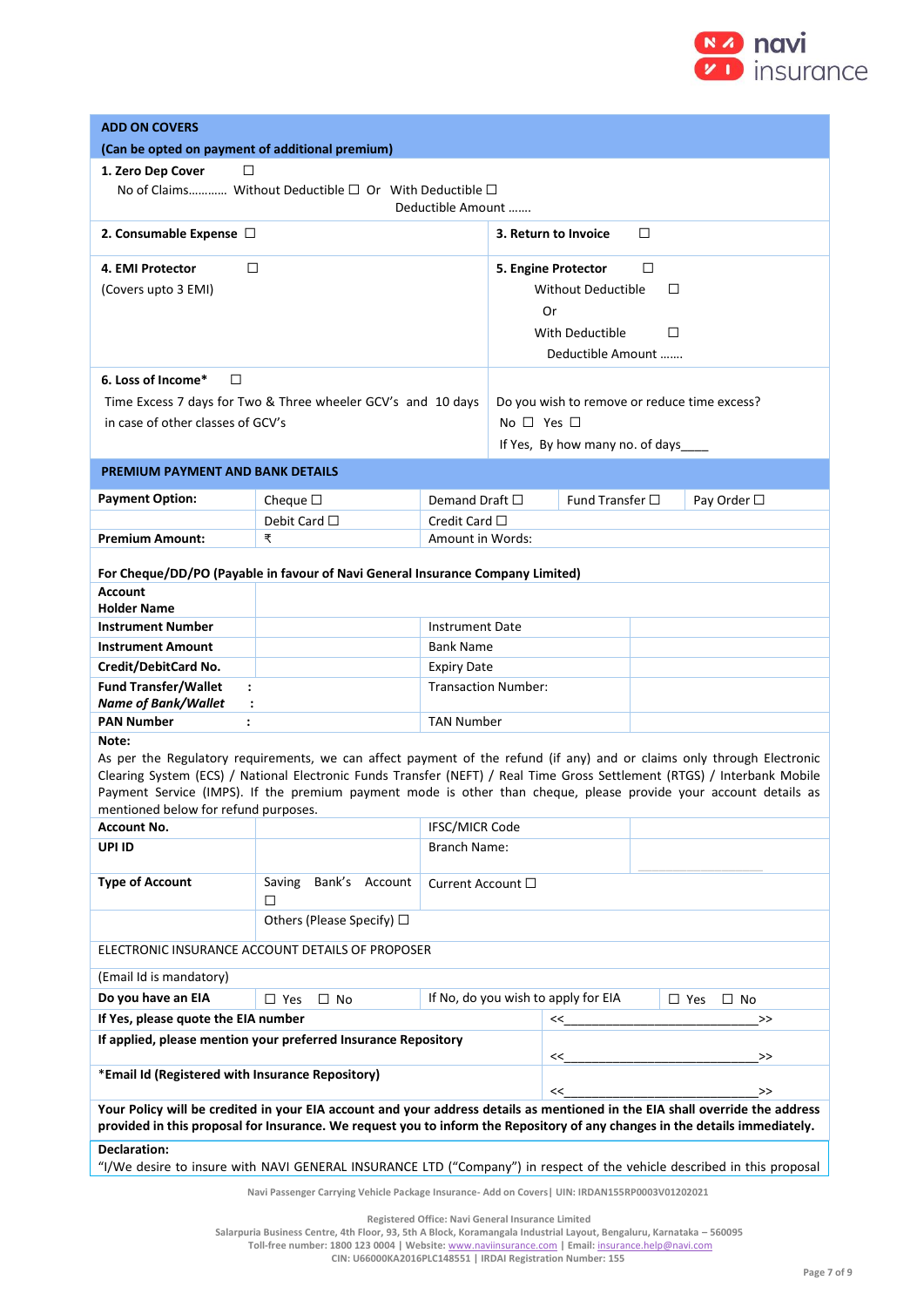

form and statements contained herein, shared by me digitally or otherwise either through Company website, emails, Mobile application or any such mode of communication are true and accurate representations. I/We undertake and confirm that:

- a) If any of the statements made herein are found to be false or incorrect, the benefits under this policy would stand forfeited.
- b) This application and declaration shall be promissory and shall be the basis of contract between me/us and the Company.
- c) I/We have read and understood the coverages, the terms and conditions and accept the Company's policy of insurance along with said conditions.
- d) If any additions or alterations are carried out by me/us in this proposal form or if there is any change in the information submitted by me/us after the submission of this proposal form, then the same would be conveyed to the Company immediately, failing which the benefits under the policy would stand forfeited.
- e) The Company may take appropriate measures to capture the voice log for all telephonic transactions carried out by me/us as required by the procedure/regulations internal or external to the Company and shall not hold the Company responsible or liable for relying/using such recorded telephonic conversation.
- f) The insurance would be effective only on acceptance of this application by the Company and the payment of requisite premium in advance. In the event of non-realization of the Cheque or non-receipt of the amount of premium by the company, the policy shall be deemed cancelled "ab initio" and the Company shall not be responsible for any liabilities of whatsoever nature under this policy.
- g) I/We agree to receive "Certificate of Insurance and Policy Schedule" only and shall access the policy terms, conditions and exclusions on the company's website.
- h) I/We hereby confirm that all premiums have been/will be paid from bonafide sources and no premiums have been/will be paid out of proceeds of crime related to any of the offence listed in Prevention of Money Laundering Act, 2002. I understand that the Company has the right to call for documents to establish sources of funds.
- i) I hereby authorize the Company to notify me through email, SMS, or any other electronic mode any information pertaining to my proposal, policy document, claim servicing etc.

## **Declaration for No Claim Bonus (if NCB claimed but confirmation from previous insurer not submitted).**

I/We declare that the rate of NCB claimed by me/us is correct and that NO CLAIM has arisen in the expiring Policy Period (Copy of Policy enclosed). I/We further undertake that if this declaration is found incorrect, all benefits under the Policy in respect of Section I of the Policy will stand forfeited.

**Place:**

## **Date: Signature of Proposer**

| INTERMEDIARY DETAILS (FOR OFFICE USE ONLY) |                                     |  |  |  |
|--------------------------------------------|-------------------------------------|--|--|--|
| <b>Branch Office</b>                       | <b>Intermediary Code</b>            |  |  |  |
| Branch Code                                | <b>Intermediary Name</b>            |  |  |  |
| Business Sector Urban/Rural/Social         | Intermediary contact Number         |  |  |  |
| Point of Sale Person Name                  | Point of Sale Person Contact Number |  |  |  |

**Navi Passenger Carrying Vehicle Package Insurance- Add on Covers| UIN: IRDAN155RP0003V01202021**

**Registered Office: Navi General Insurance Limited**